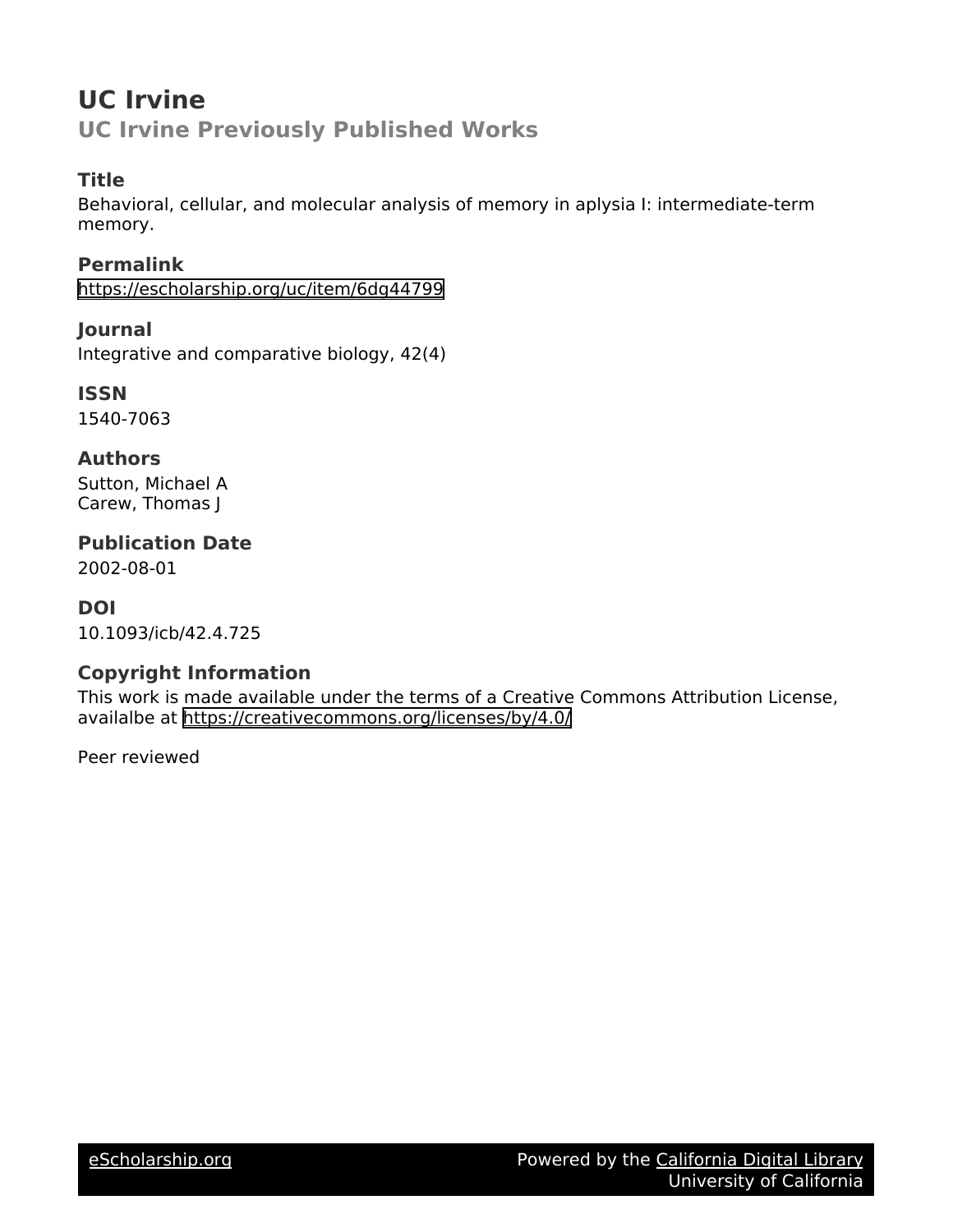# **Behavioral, Cellular, and Molecular Analysis of Memory in** *Aplysia* **I: Intermediate-Term Memory**<sup>1</sup>

MICHAEL A. SUTTON<sup>\*</sup><sup>†</sup> AND THOMAS J. CAREW<sup>2,†</sup>

*\*Interdepartmental Neuroscience Program, Yale University, New Haven, Connecticut 06520-8074* †*Department of Neurobiology and Behavior, University of California Irvine, Irvine, California 92697-4550*

**SYNOPSIS. Serotonin (5HT) induces short-term and long-term synaptic facilitation (STF and LTF, respectively) at sensory neuron to motor neuron (SN-MN) synapses in** *Aplysia***, and these forms of plasticity are thought to contribute to short-term and long-term memory for behavioral sensitization. Recent evidence in** *Aplysia* **has identified a third phase of synaptic facilitation—intermediate-term facilitation (ITF)—that is temporally and mechanistically distinct from STF and LTF. Here, we review the findings of recent studies that have examined this unique intermediate-term phase at molecular, cellular, and behavioral levels. The results indicate that, at tail SN-MN synapses, multiple forms of ITF can be distinguished; they are induced via distinct mechanisms and use parallel molecular pathways for their expression. Moreover, we have incorporated the temporal and molecular features of these different forms of ITF at tail SN-MN synapses into behavioral analyses, and found that they accurately predict distinct forms of intermediate-term memory for sensitization of the tail-elicited siphon withdrawal reflex. These findings indicate that different types of experiences engage distinct molecular pathways in the service of memory retention over the same time domain.**

Memories can vary remarkably in their persistence, enduring from seconds to minutes, from days to weeks, and in the limit, a lifetime, depending upon the amount and pattern of training (McGaugh, 1966; DeZazzo and Tully, 1995; Hammer and Menzel, 1995; Sutton *et al.*, 2002). Likewise, in several model systems, synaptic plasticity thought to underlie memory has been shown to exist in a variety of temporal domains (Nguyen *et al.*, 1994; Ghirardi *et al.*, 1995; Mauelshagen *et al.*, 1996; Winder *et al.*, 1998; Crow *et al.*, 1999). In one such system, the marine mollusc *Aplysia*, the cellular and molecular mechanisms contributing to different temporal phases of memory have been extensively studied. The best characterized form of learning in *Aplysia* is sensitization, where behavioral responses (elicited by a weak stimulus) become greater in magnitude and duration following the presentation of a strong noxious stimulus (usually a shock applied to the animal's tail). Typically, sensitization in *Aplysia* is studied by assessing the modulation of defensive withdrawal reflexes, where a great deal is known regarding the neural circuitry contributing to the response. For example, the tail-elicited tail withdrawal reflex has an important monosynaptic component in the central nervous system, where tail sensory neurons (SNs) in the pleural ganglion make direct connections with tail motor neurons (MNs) in the pedal ganglion, and these tail MNs in turn innervate the tail (Walters *et al.*, 1983). Another reflex, tail-elicited siphon withdrawal (T-SW), is also initiated by tail SN activation; in this case, the tail SNs connect to siphon MNs in the abdominal ganglion via a polysynaptic

<sup>1</sup> From the Symposium Recent Advances in Neurobiology presented at the Annual Meeting of the Society for Integrative and Comparative Biology, 2–6 January 2002, at Anaheim, California.

pathway involving one or more interneurons (*e.g.,* Cleary and Byrne, 1993).

Memory for sensitization, like other forms of memory, can vary with the amount and/or pattern of training. A single shock enhances defensive withdrawal for a period of minutes, whereas repeated shocks delivered with an intervening rest period produce a form of sensitization that lasts days to weeks (Carew *et al.*, 1971; Pinsker *et al.*, 1973; Frost *et al.*, 1985; Cleary *et al.*, 1998; Sutton *et al.*, 2002). Similarly, the connections between tail SNs and MNs in the central nervous system of *Aplysia* become enhanced for a period of minutes (short-term facilitation; STF) following a single tail shock and for  $>24$  hr (long-term facilitation; LTF) following repeated spaced shocks (Walters *et al.*, 1983; Buonomono and Byrne, 1990; Mercer *et al.*, 1991; Cleary *et al.*, 1998).

Considerable evidence suggests that both behavioral sensitization and SN-MN synaptic facilitation induced by tail shock are mediated by the actions of the biogenic amine serotonin (5HT). 5HT is released in the central nervous system (CNS) of *Aplysia* following tail shock (Marinesco and Carew, 2002), and depletion of 5HT prevents behavioral sensitization (Glanzman *et al.*, 1989). Moreover, heterosynaptic facilitation of SN-MN synapses is produced by intracellular activation of serotonergic interneurons (Mackey *et al.*, 1989), and single and repeated pulses of 5HT mimic the effects of tail shock for STF and LTF, respectively (Walters *et al.*, 1983; Mercer *et al.*, 1991; Emptage and Carew, 1993; Mauelshagen *et al.*, 1996; Zhang *et al.*, 1997). Finally, short-term memory (STM) and long-term memory (LTM) for sensitization can be distinguished in that the former does not require protein synthesis, whereas the latter requires both transcription and translation (Castellucci *et al.*, 1989; Levenson *et al.*, 2000; Sutton *et al.*, 2001*a*), similar to observations in a num-

<sup>2</sup> E-mail: tcarew@uci.edu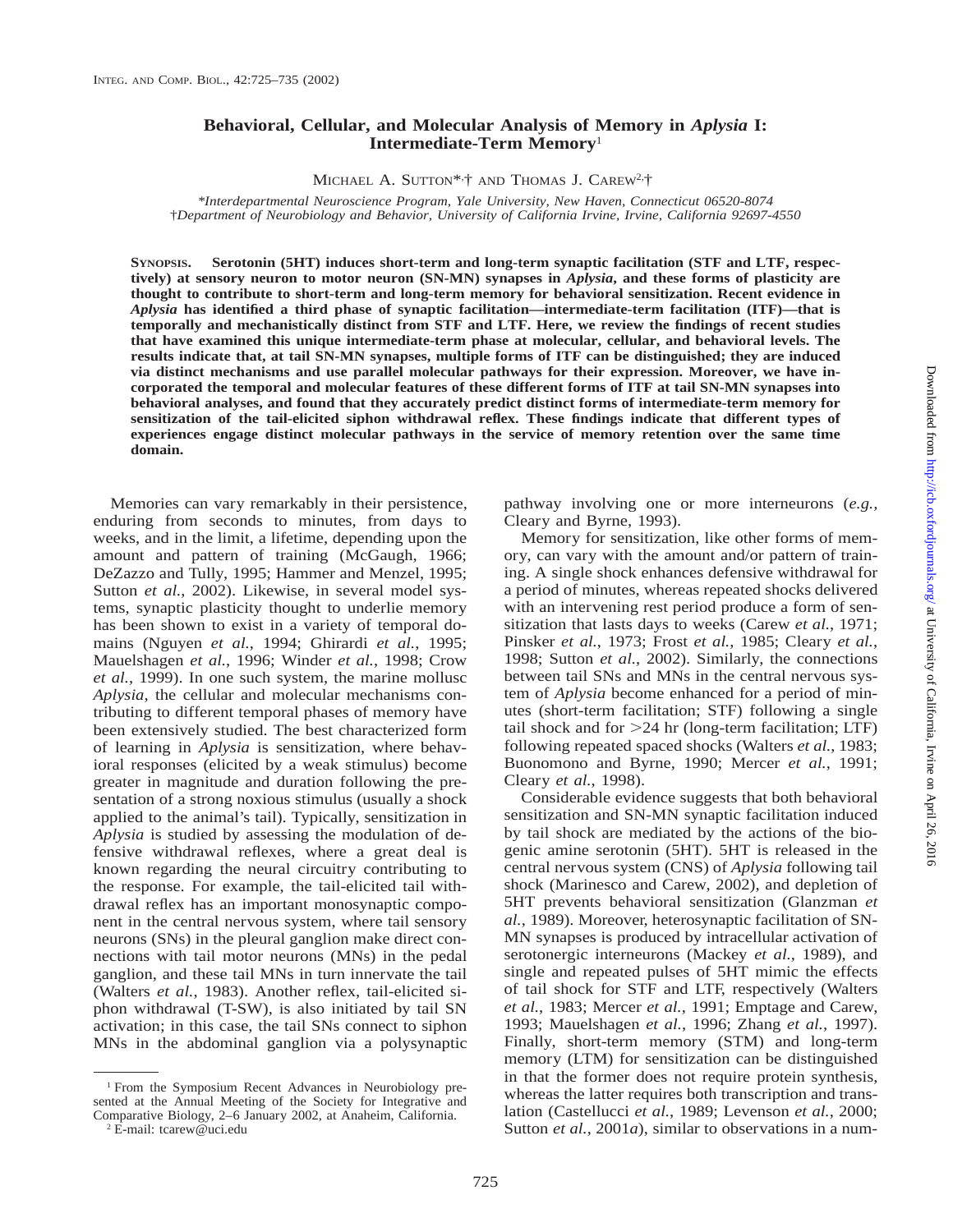ber of other species (Davis and Squire, 1984). 5HTinduced synaptic facilitation at SN-MN synapses shows a similar dissociation in that LTF requires transcription and translation, while STF requires neither (Montarolo *et al.*, 1986; Ghirardi *et al.*, 1995; Martin *et al.*, 1997; Sherff and Carew, 1999; Sutton and Carew, 2000). These results have served to establish 5HT-induced facilitation of SN-MN synapses as a useful cellular model of both short-term and long-term memory for behavioral sensitization.

## A THIRD PHASE OF SYNAPTIC ENHANCEMENT: INTERMEDIATE-TERM FACILITATION

While distinguishing between short-term and longterm phases of memory and synaptic plasticity has been instructive, recent evidence in *Aplysia* has demonstrated that there is more to the story. This changing view began with the demonstration by Ghirardi and colleagues (1995) that an additional phase of synaptic facilitation (intermediate-term facilitation; ITF) could be induced in cultured SN-MN synapses by repeated 5HT pulses. Unlike STF induced by a single pulse of 5HT, which is transient (lasting  $\leq$  30 min), they found that ITF could persist for hours following 5HT washout. Moreover, the induction of ITF required translation but not transcription, which also distinguished this phase from STF and LTF at the mechanistic level, since STF requires neither protein nor RNA synthesis, and LTF requires both (Montarolo *et al.*, 1986; Ghirardi *et al.*, 1995). Together, these results provided definitive evidence for a novel intermediate phase of synaptic facilitation expressed by SN-MN synapses in cell culture.

Extending the observations of Ghirardi and colleagues (1995) to tail SN-MN synapses in the intact CNS, Mauelshagen *et al.* (1996) found that 5 spaced pulses of  $5HT$  produces ITF (lasting  $>90$  min) that can be temporally dissociated from both STF and LTF. ITF was easily distinguished from STF by both its induction requirements and its time course: 1 to 4 spaced pulses of  $5HT$  produced only STF (lasting  $<30$ ) min), whereas 5 pulses of 5HT was required for ITF. Later studies also demonstrated that ITF at tail SN-MN synapses induced by repeated 5HT pulses requires protein synthesis (Sutton and Carew, 2000) as is the case in cultured SN-MN synapses (Ghirardi *et al.*, 1995), which also distinguishes ITF from STF in the intact CNS at the mechanistic level. In addition, Mauelshagen *et al.* (1996) demonstrated that the time course of ITF did not overlap with LTF: ITF decayed completely to baseline within 3 hr, several hours prior to the onset of LTF (10–15 hr). These results demonstrated an intriguing feature regarding the organization of different phases of synaptic facilitation at tail SN-MN synapses: the intermediate-term and long-term phases of facilitation are temporally discontinuous.

### SIGNALING PATHWAYS ENGAGED DURING ITF

The identification of ITF (Ghirardi *et al.*, 1995) and its characterization at tail SN-MN synapses (Mauel-

shagen *et al.*, 1996) set the stage to examine the types of signaling mechanisms that might be involved. As a starting point, it was known that two signaling molecules—cAMP-dependent protein kinase (PKA) and protein kinase C (PKC)—play an important role in both short- and long-term forms of plasticity in SNs and their connections with MNs (Schacher *et al.*, 1988; Byrne and Kandel, 1996; Manseau *et al.*, 1998). In particular, both PKA and PKC contribute to STF induced by a single pulse of 5HT, and the activation of either is sufficient to produce synaptic facilitation (reviewed in Byrne and Kandel, 1996). Since the transient activation of PKA and PKC can produce STF, the persistent activation of one or both of these signaling molecules might contribute to ITF or LTF. Indeed, both PKA and PKC are capable of persistent activation in response to other patterns of 5HT exposure. For example, long-term (24 hr) persistent activation of PKA has been found in SNs after 5HT exposure sufficient for LTF induction; this persistent activation is generated by targeted proteolysis of PKA regulatory subunits through the ubiquitin-proteasome pathway and is required for the induction of LTF (Chain *et al.*, 1995, 1999). Moreover, behavioral training sufficient for LTM for sensitization leads to reduced levels of PKA regulatory subunits in *Aplysia* sensory neurons (Greenberg *et al.*, 1987), suggesting a similar mechanism might be engaged during LTM formation.

Given their role in other phases of synaptic facilitation, do either PKA or PKC exhibit persistent activation in a manner suggestive of a role in ITF? Recent evidence suggests that they do. For example, Sossin and colleagues found that prolonged continuous exposure to 5HT (for 90 min) induces persistent activation of PKC in the isolated CNS measured 2 hr later, and interestingly, this persistent PKC activation required protein but not RNA synthesis (Sossin *et al.*, 1994; Sossin, 1997). Moreover, Müller and Carew (1998) demonstrated that 5HT can induce three distinct phases of PKA activation in tail SNs that bear strong resemblance to the three identified phases of synaptic facilitation at tail SN-MN synapses. A single pulse of 5HT induced transient activation of PKA (lasting minutes), which was insensitive to blockers of protein or RNA synthesis. 5 pulses of 5HT, on the other hand, induced two phases of persistent PKA activation: a long-term phase (evident 20 hr after 5HT) that required both protein and RNA synthesis as described earlier (Chain *et al.*, 1995), as well as an intermediate-term phase (evident 1–1.5 hr after 5HT) that required protein, but not RNA synthesis. Interestingly, similar to comparable phases of SN-MN synaptic facilitation, the intermediate- and long-term phases of persistent PKA activation were temporally discontinuous—PKA activity decayed completely to baseline levels 3 hr after 5HT, prior to the emergence of the long-term phase several hours later (Müller and Carew, 1998). These results demonstrate that 5HT can induce three temporally and mechanistically distinct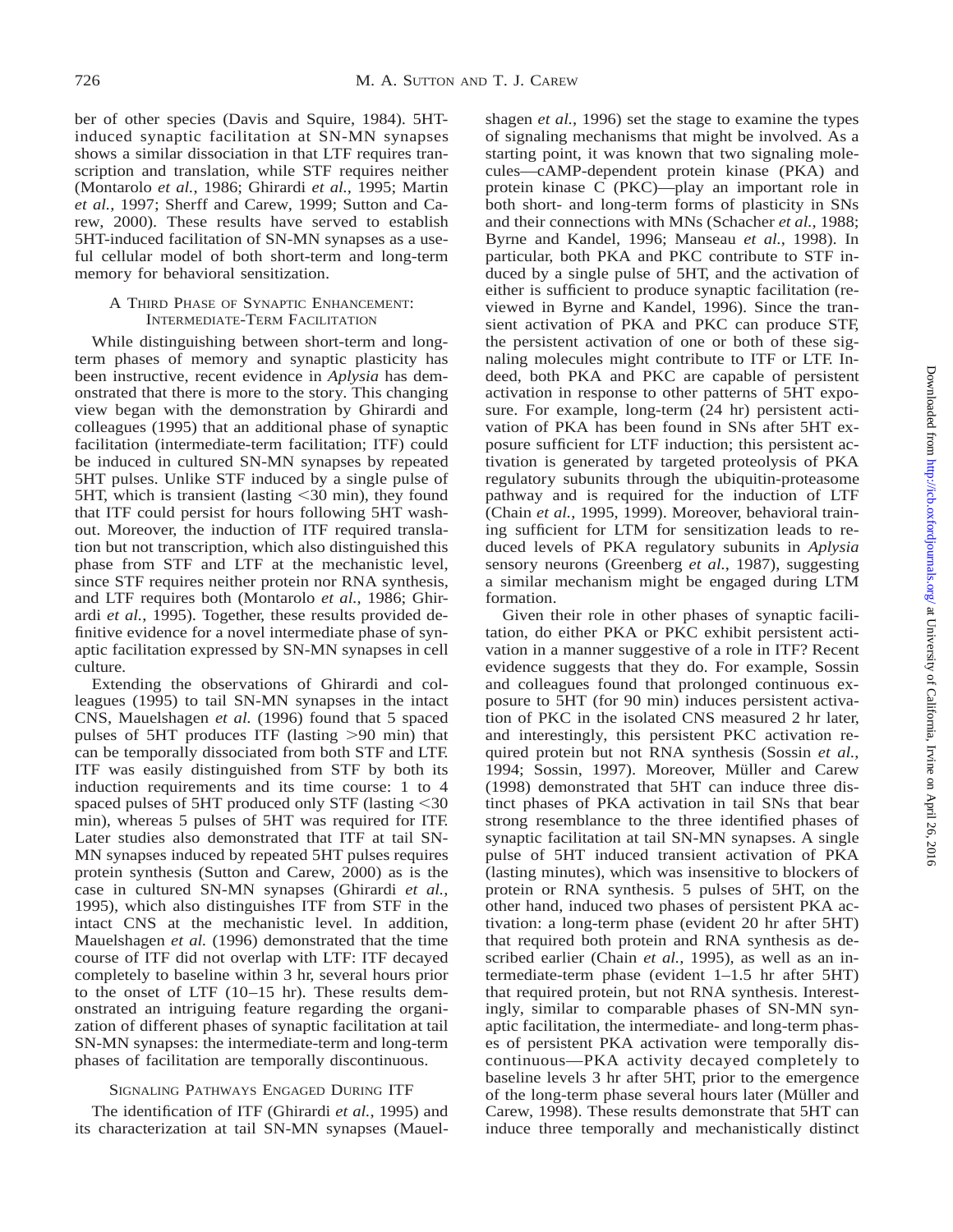phases of PKA activation in tail SNs that bear strong resemblance to the features of STF, ITF, and LTF at tail SN-MN synapses.

The strong correlation between SN PKA activity and SN-MN synaptic facilitation in the intermediateterm domain raised the question of whether these two forms of plasticity are causally related. Since the transient activation of PKA can induce STF, this raised the hypothesis that the intermediate-term persistent activation of PKA observed after 5 pulses of 5HT might be a mechanism contributing to the *expression* of ITF induced in the same fashion. We found that this was the case: the PKA inhibitor KT 5720, which blocks the catalytic activity of PKA downstream of potential activators (*i.e.,* cAMP), completely blocked ITF that had previously been established by 5 pulses of 5HT (Sutton and Carew, 2000). In contrast, the PKC inhibitor chelerythrine (which also targets the catalytic activity of the enzyme downstream of potential activators) had no effect on previously established ITF. Importantly, the blockade of ITF expression was reversible—when the PKA inhibitor was washed out of the bath, synaptic efficacy recovered to a facilitated level comparable with controls. That synaptic facilitation recovered when PKA inhibition was relieved indicated that the processes responsible for ITF induction were intact, demonstrating that the expression of ITF induced by 5 pulses of 5HT requires a persistent activation of PKA, but not PKC. That a persistent activation of PKA with a similar time-course and induction mechanism is observed in the same population of tail SNs further suggests that the expression of ITF derives from plasticity in the SNs themselves, *i.e.,* it is presynaptic. However, an instructive or permissive role for the MN (especially during ITF induction) cannot be ruled out.

## ITF INDUCTION BY 5 PULSES OF 5HT—A ROLE FOR LOCAL PROTEIN SYNTHESIS?

Since ITF requires translation but not transcription, the new protein synthesis necessary for ITF induction must derive from the translation of pre-existing mRNA. This mechanistic feature of ITF, coupled with the physical distance  $(\sim 2-3$  mm) between tail SN cell bodies and their distal synapses onto tail MNs raises a critical issue: where is the protein synthesis necessary for ITF occurring? Since the induction of ITF by repeated 5HT pulses occurs only over about a 1 hr interval, synthesis at the SN cell body coupled with anterograde transport seems unlikely, given that the rate of fast axonal transport in *Aplysia* neurons is  $\sim$ 1.5 mm/hr (Ambron *et al.*, 1992; Gunstream *et al.*, 1995). Thus, an attractive hypothesis is that ITF is induced by protein synthesis of pre-existing mRNA localized near the synapse. Consistent with this idea, isolated SN neurites in culture are capable of protein synthesis and this local protein synthesis is necessary for LTF induced by focal 5HT application to the synapse (Martin *et al.*, 1997). Preliminary evidence from our laboratory (Sherff and Carew, 2001) has demonstrated that the

induction of ITF at tail SN-MN synapses occurs independently of the SN cell body, further suggesting that local protein synthesis at or near the synapse may be involved in the induction of ITF.

## MULTIPLE FORMS OF ITF AT TAIL SN-MN SYNAPSES

Although the preceding discussion describes one mechanism contributing to ITF, it does not speak to whether alternative pathways can be engaged for the induction and/or expression of ITF. In other words, is the mechanism outlined above the only mechanism for ITF, or might other signaling pathways be capable of inducing and sustaining synaptic facilitation in the intermediate-term domain? To begin to address this question, we examined whether SN activation coincident with 5HT could enhance the induction of ITF. While STF, ITF, and LTF can all be induced in the absence of intrinsic synaptic activity, it is well established that SN activity coincident with 5HT can enhance both the magnitude of STF (Hawkins *et al.*, 1983; Walters and Byrne, 1983) as well as the induction of LTF (Schacher *et al.*, 1997). Moreover, other studies (Murphy and Glanzman, 1997; Bao *et al.*, 1998) have shown that SN activity can interact with 5HT or tail nerve shock to enhance facilitation in the intermediate-term time domain, raising the possibility that SN activity and 5HT can also cooperate in the induction of ITF.

Since tail MNs are innervated by multiple tail SNs, the activity-dependent and activity-independent components of 5HT-induced synaptic facilitation can be examined in the same postsynaptic tail MN receiving connections from two different tail SNs. We used this experimental arrangement to ask whether coincident SN activity can enhance the induction of ITF, and whether this enhancement was selective to synapses made by activated SNs. We found that a single pulse of 5HT, which normally induces only STF (lasting  $>$ 20 min) in inactive SNs, induced ITF (lasting  $>$ 80 min) in SNs that were activated coincident with 5HT exposure (Sutton and Carew, 2000). Importantly, the same pattern of SN activation in the absence of 5HT did not induce any facilitation in either the short- or intermediate-term range. Thus, SN activity and a single pulse of 5HT, when each of which are alone insufficient for ITF induction, can interact to induce synaptic facilitation that extends well into the intermediate-term domain. We should emphasize that we chose a pattern of SN activation (10 hz) that did not produce synaptic facilitation in the absence of 5HT. However, SN activation at higher frequencies can itself lead to persistent facilitation of SN-MN synapses (Eliot *et al.*, 1994; Lin and Glanzman, 1994; Bao *et al.*, 1998; Schaffhausen *et al.*, 2001). Taken together, the results described above demonstrate that ITF at tail SN-MN synapses can be induced in at least two ways: 1) by 5 spaced pulses of 5HT in the absence of SN activity (activity-independent ITF), and 2) with a single pulse of 5HT in the presence of coincident SN activity (activity-dependent ITF).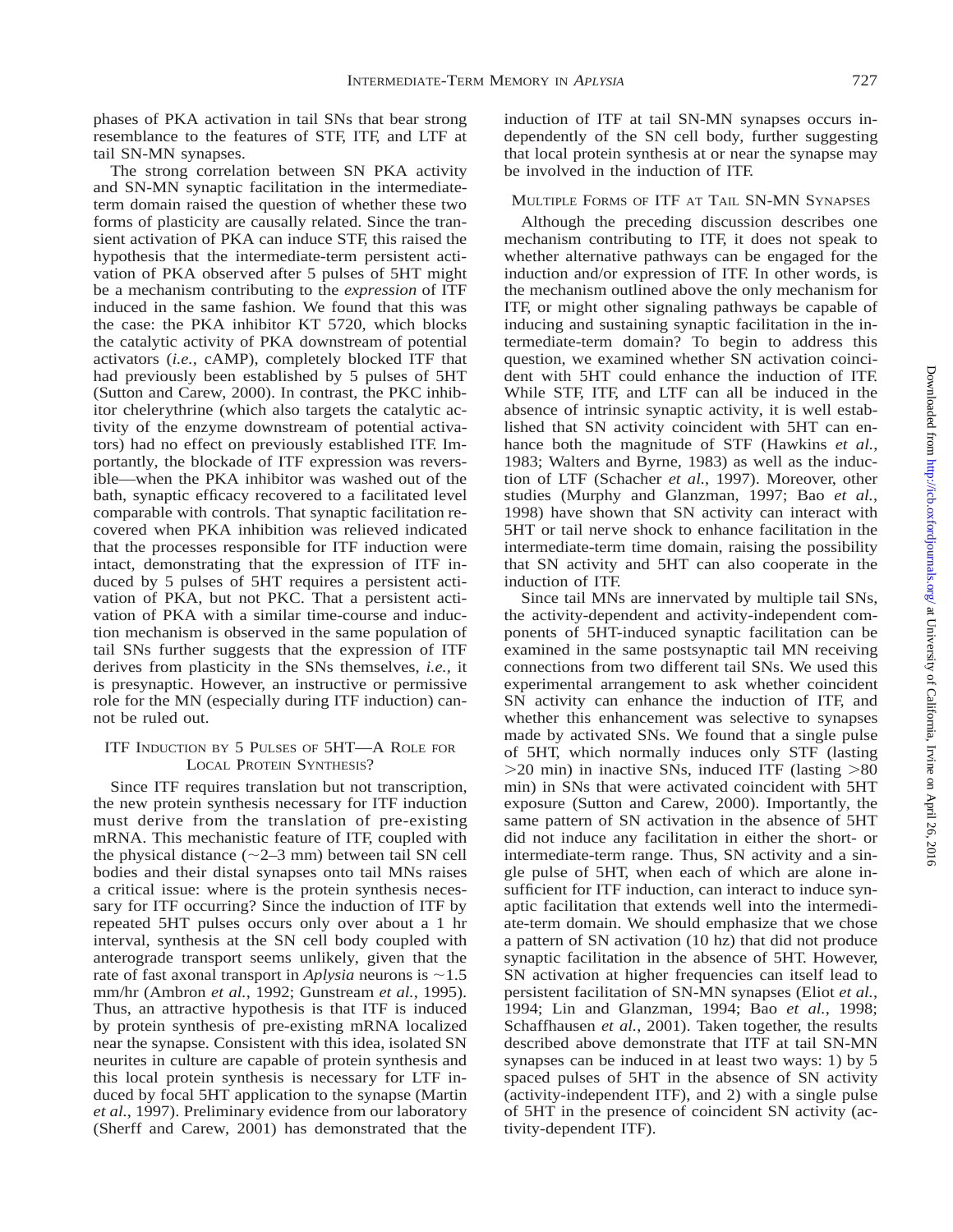SHORT-TFRM

LONG-TERM



FIG. 1. Two mechanistically distinct forms of intermediate-term facilitation at tail SN-MN synapses. *Top:* Schematic representation of the time-course of three distinct temporal phases of synaptic facilitation produced by 5HT at *Aplysia* SN-MN synapses in the intact CNS (Mauelshagen *et al.*, 1996). *Inset:* Two forms of ITF differ in their requirements for SN activity and protein synthesis during induction, and for persistent activation of PKA and PKC during expression.

While the ITF induced via activity-dependent and activity-independent means appeared phenotypically similar, closer examination revealed that these procedures actually give rise to two mechanistically-distinct forms of ITF (Fig. 1). In contrast to the activity-independent form of ITF induced by 5 pulses of 5HT, we found that the induction of activity-dependent ITF did not require protein synthesis (Sutton and Carew, 2000). Interestingly, a recent study (Bailey *et al.*, 2000) has demonstrated that the activity-dependent induction of LTF in cultured SN-MN synapses (first described by Schacher *et al.*, 1997) is also independent of new protein synthesis, suggesting that this particular mechanistic distinction between activity-dependent and activity-independent forms of plasticity extends into the long-term domain as well (see Sherff and Carew, 2002). While the induction of activity-dependent and activity-independent forms of ITF are clearly different, the possibility remained that they could still engage the same molecular mechanism for their expression, simply via different signaling routes. How-

ever, we found that the molecular mechanisms underlying the expression of each form of ITF were also distinct. Whereas expression of the activity-independent form of ITF was blocked by inhibitors of PKA but not PKC, the activity-dependent form had the opposite requirements (Sutton and Carew, 2000). In this case, blocking PKA activity had no affect on the expression of activity-dependent ITF once it had been established. However, two PKC inhibitors (H7 and chelerythrine) both were effective in abolishing previously-established activity-dependent ITF, demonstrating that the expression of this form of ITF requires persistent activation of PKC, but not PKA (Fig. 1).

#### BEHAVIORAL ANALYSIS OF SENSITIZATION: IS THERE AN INTERMEDIATE PHASE OF MEMORY?

Cellular models of memory, such as SN-MN synaptic facilitation in *Aplysia* and long-term potentiation in mammalian systems, have been extremely powerful in shaping our thinking of how memories are processed in the nervous system. For example, the obser-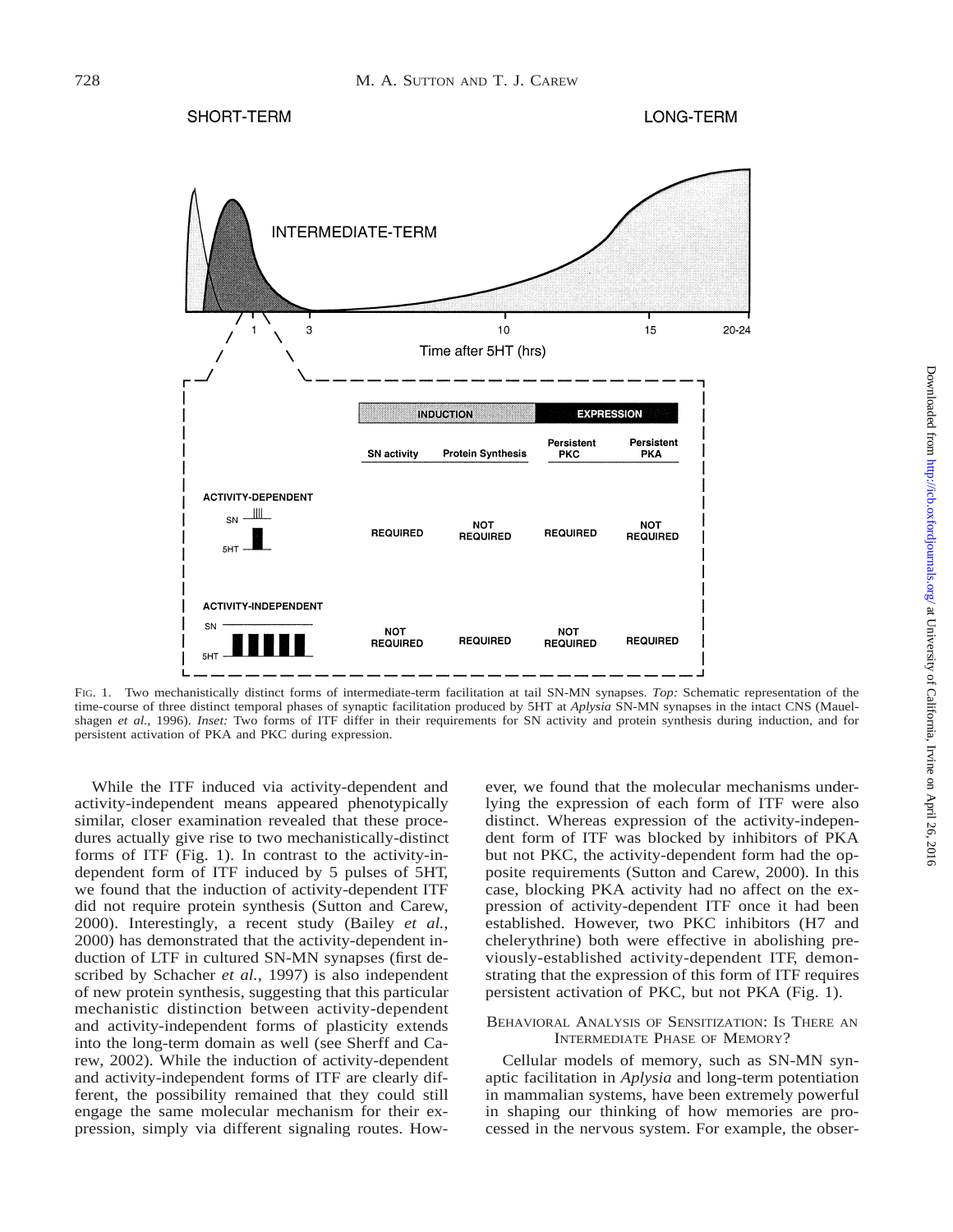

FIG. 2. Preparations for behavioral analysis of memory for sensitization. Identical training and testing procedures can be applied both to intact animals (A) and reduced behavioral preparations (B), consisting of the surgically-excised tail and mantle attached to the CNS. In the reduced preparation, specific regions of the CNS (ring ganglia) are functionally isolated and perfused independently of the rest of the preparation, allowing for rapid drug delivery and removal selectively to the ring ganglia [For more details, see Sutton *et al.* (2001*a*)].

vation that LTF can be induced in the absence of STF in the CNS of *Aplysia* (Emptage and Carew, 1993) suggested that at least some short-term and long-term memories can be processed in parallel, a prediction that has been borne out in more recent behavioral studies (*e.g.,* Izquierdo *et al.*, 1998). In this framework, the features of ITF determined from cellular studies of SN-MN synapses in *Aplysia* are not only suggestive of a novel intermediate phase of memory for sensitization, they also provide the tools with which one can dissect this putative phase from STM and LTM. Specifically, one can ask whether the temporal and mechanistic features of ITF predict one or more forms of intermediate-term memory (ITM) for sensitization.

We initially explored this issue by taking advantage of the fact that, in the absence of intrinsic SN activity, ITF at tail SN-MN synapses has a number of distinguishing characteristics: 1) it requires repeated pulses of 5HT (*e.g.,* 5), whereas STF can be induced with a single pulse; 2) it persists far longer than STF  $\approx$ min), yet completely decays (by about 3 hr) several hours prior to the emergence of LTF (10-15 hr; Mauelshagen *et al.*, 1996); 3) it requires translation of new protein but not transcription of mRNA; and 4) its expression can be reversibly blocked by transient inhibition of the catalytic activity of PKA. Moreover, the cellular protocol for inducing this form of ITF (5 spaced pulses of 5HT in the absence of SN activity) translates relatively easily into behavioral parameters (5 spaced tail shocks applied to a site sufficiently separated from the test site to activate non-overlapping populations of tail SNs during training and testing; see Fig. 2). Thus, to examine the behavioral relevance of activity-independent ITF, we turned to a behavioral

analysis of tail-elicited siphon withdrawal (T-SW) and its modulation by sensitization training.

### TEMPORAL DYNAMICS OF MEMORY FOR SENSITIZATION: DISCONTINUITY BETWEEN MEMORY PHASES

Do different amounts of training reveal distinct temporal phases of memory in *Aplysia*? In freely moving animals, a single tail shock induced STM for sensitization that decayed within 25 min. In contrast, 5 tail shocks (each spaced by 15 min) induced memory for sensitization that endured far longer,  $>90$  min, but still decayed by 3 hr after training (Sutton *et al.*, 2001*a*). When we re-tested the same animals the following day (20–24 hr after training), we noticed that a subset of animals trained with 5 shocks also showed LTM for sensitization, whereas none of the animals trained with a single shock did. Interestingly, in that subset of animals that demonstrated LTM, the retention curve was clearly biphasic: these animals demonstrated ITM  $(lasting >90 min)$ , but this memory decayed completely by 3 hr, despite the fact that memory for sensitization was again apparent the following day. Further experiments revealed that this ''dip'' in memory for sensitization extended to at least 6 hr after training, and that the passage of time alone could account for the temporal discontinuity between ITM and LTM for sensitization (Sutton *et al.*, 2001*a*).

That memory retention might exhibit such a striking biphasic profile seems somewhat counter-intuitive. However, a similar U-shaped curve for memory retention as a function of time has been demonstrated in a number of species including rats (Kamin 1957, 1963), mice (Robustelli *et al.*, 1970), goldfish (Riege and Cherkin, 1971), octopus (Sanders and Barlow, 1971),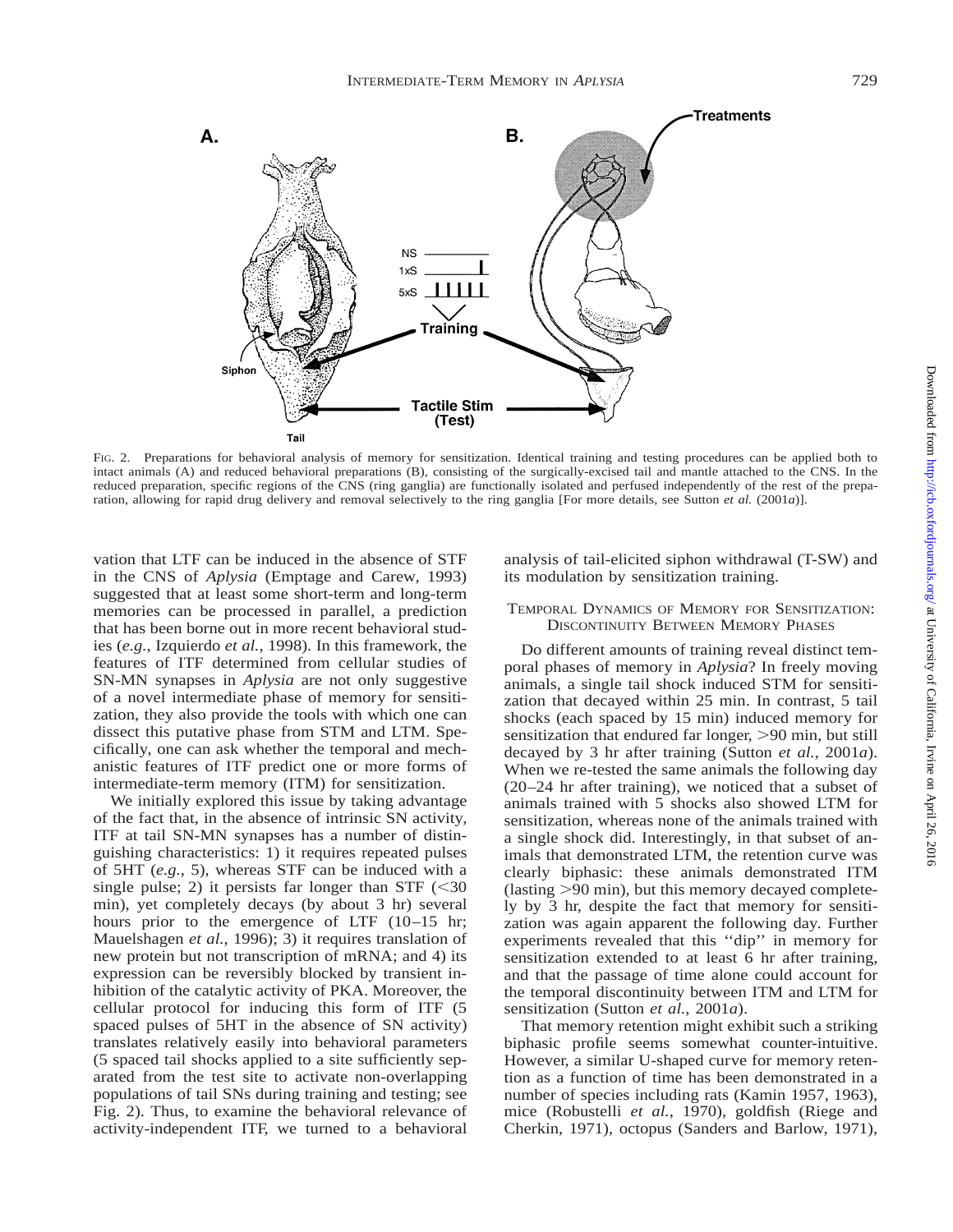chicks (Rosenzweig *et al.*, 1993), honeybee (Gerber and Menzel, 2000) and humans (Tallarico, 1973). This conserved feature of memory processing was first identified by Kamin (1957) examining memory for shuttle-box avoidance in rats, and the general phenomenon (where periods of high memory retention are intercalated with periods of lesser retention) is often referred to as the ''Kamin effect.'' Thus, the temporal discontinuity observed for ITM and LTM for sensitization in *Aplysia* is consistent with a substantial behavioral literature.

An important question concerning the dynamics of memory we uncovered centers on the features of memory processing or behavioral testing that the biphasic profile reflects? Kamin (1957, 1963) originally suggested that the biphasic profile could reflect an incomplete overlap of two independent memory processes, but others have suggested that it might reflect a deficit in memory retrieval (Klein and Spear, 1970) or a deficit in behavioral performance (*e.g.,* Barrett *et al.*, 1971). It is important to note here that the Kamin effect is observed in both appetitively-motivated (Gerber and Menzel, 2000) and aversively-motivated (Kamin, 1957, 1963; Rosenzweig *et al.*, 1993; Sutton *et al.*, 2001*a*) behaviors, and in memory based on non-associative learning (Sutton *et al.*, 2001*a*), classical conditioning (*e.g.,* Gerber and Menzel, 2000), and instrumental conditioning (Kamin, 1957, 1963). Thus, it is unlikely that the biphasic profile of memory retention observed across all of these studies owes to a specific feature of the task or species examined.

There are two broad classes of hypotheses that could account for the temporal discontinuity we observe between ITM and LTM. One is that the ''dip'' reflects the complete decay of ITM several hours before the behavioral expression of LTM. Another possibility is the two phases of memory overlap, but behavioral inhibition contributes to sculpting the retention profile. The potential contribution of behavioral inhibition is a real possibility given that transient inhibition of defensive withdrawal is often observed immediately after tail shock in studies of memory for sensitization in *Aplysia* (Mackey *et al.*, 1987; Rankin and Carew, 1988; Marcus *et al.*, 1988; Hawkins *et al.*, 1998). In this case, the transient inhibition following a single tail shock is thought to over-ride STM for sensitization for the first few minutes following training, such that overt behavioral sensitization has a delayed onset (*e.g.,* Marcus *et al.*, 1988; Hawkins *et al.*, 1998). Thus, it is possible that memory for senstization is actually continuous, but performance is sculpted by behavioral inhibition from 3–6 hr after training. However, if the ''dip'' in behavioral sensitization from 3–6 hr after training with 5 tail shocks reflects behavioral inhibition rather than a decay of memory for sensitization, one would predict that training delivered within this time period would be less effective (or in the limit, completely ineffective) in producing sensitization. Contrary to this hypothesis, we found that animals previously trained with 5 tail shocks still demonstrated STM for sensitization during the "dip," with a magnitude and time-course that was indistinguishable from animals without a previous history of training with 5 shocks (Sutton and Carew, in preparation). These results argue against the hypothesis that behavioral inhibition is responsible for the lack of sensitization from 3–6 hr after 5-shock training.

Although not definitive, the results described above support the idea that the biphasic profile of senistization may reflect a temporal discontinuity between intermediate-term and long-term memory phases. This hypothesis is further suggested by two other lines of evidence. First, the biphasic profile is not only observed at the behavioral level, but also over the same temporal domains at the cellular level (Mauelshagen *et al.*, 1996) and the molecular level (Müller and Carew, 1998) (see Fig. 3). Second, in both of these latter cases, the intermediate- and long-term phases separated by the ''dip'' also have distinct mechanisms—the intermediate-term phase requires protein but not RNA synthesis, whereas the long-term phase requires both. Thus, if the biphasic retention profile reflects temporally discontinuous memory phases, memory processing in the two time domains might be subserved by distinct molecular mechanisms (see below).

#### ITM HAS A UNIQUE MOLECULAR SIGNATURE

The mechanisms underlying memory for sensitization of T-SW can be studied in a reduced behavioral preparation consisting of the surgically excised tail and mantle (which contains the siphon) along with the intervening circuitry that mediates T-SW (see Fig. 2B). In this preparation, distinct regions of the CNS can be functionally isolated to allow for selective drug administration to the ring ganglia (containing tail SN-MN synapses and tail SN-interneuron synapses) and not the abdominal ganglion (containing the siphon MNs). This experimental arrangement is very useful, since the primary components of the circuitry underlying siphon withdrawal are contained within the abdominal ganglion, allowing us to selectively manipulate the function of SNs and interneurons that are upstream of this essential circuit. Moreover, since this functional isolation is achieved by way of a perfusion system, drugs can be rapidly removed from the ring ganglia allowing for an examination of mechanisms underlying memory expression.

With the use of the reduced preparation described above, one can now ask whether STM, ITM, and LTM have distinct macromolecular synthesis requirements for their induction. In fact, they do. Application of the protein synthesis inhibitor emetine to the ring ganglia had no effect on STM induced by a single tail shock, but completely blocked the induction of ITM after 5 spaced tail shocks (Sutton *et al.*, 2001*a*). However, the RNA synthesis inhibitor actinomycin D had no effect on the induction of ITM, but did block the induction of LTM measured the next day (Sutton *et al.*, 2001*a*). These results, together with two previous studies, indicate that three phases of memory for sensitization,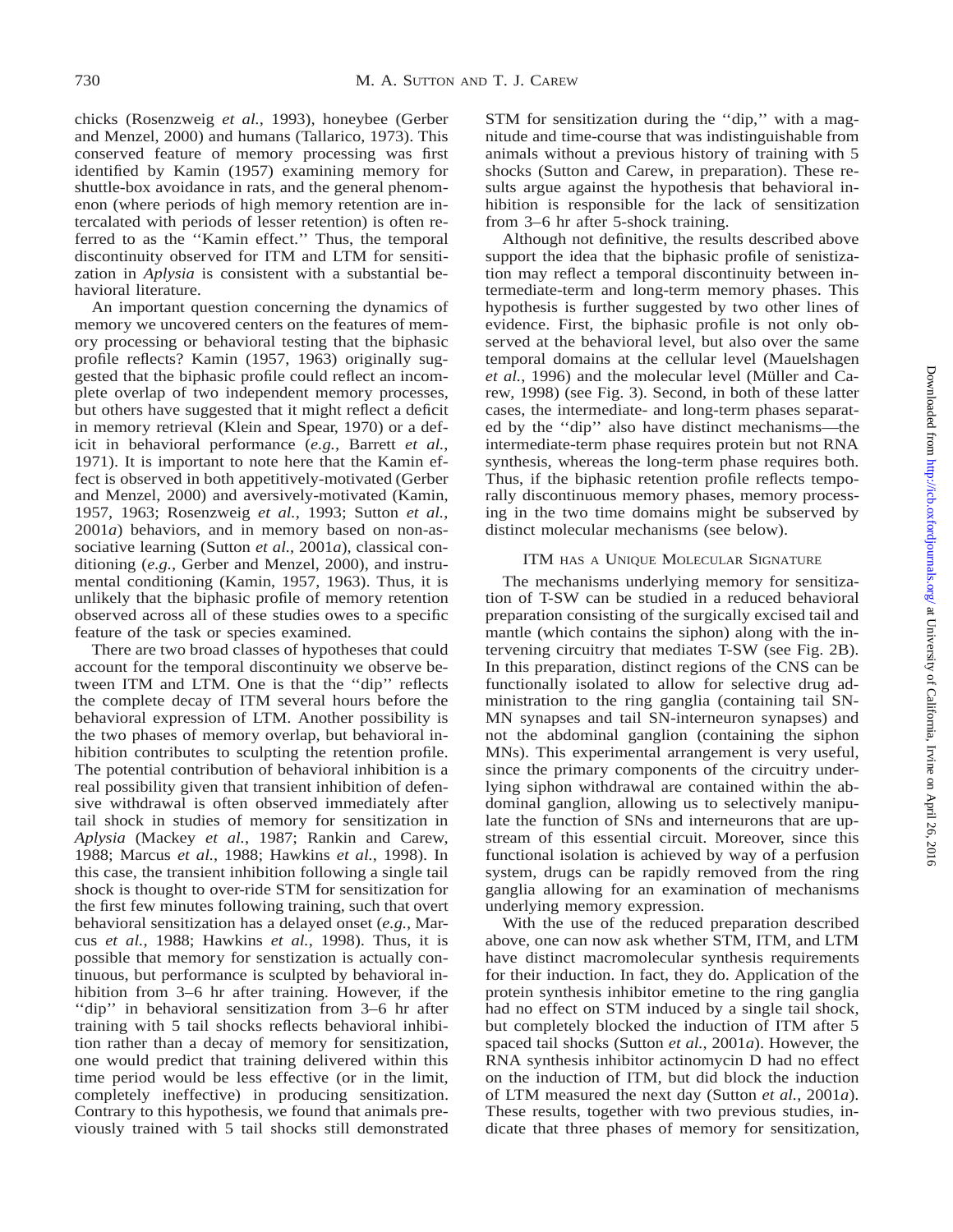

FIG. 3. Temporal dynamics of intermediate-term and long-term synaptic facilitation, SN PKA activation, and memory for sensitization. Mean (±SEM) PKA activity relative to untreated control in tail SNs (Top panel, from Müller and Carew, 1998) and mean (±SEM) EPSP amplitude relative to baseline of tail SN-MN synapses (Middle panel, from Mauelshagen *et al.*, 1996) after 5 pulses of 5-HT. Mean (±SEM) duration of T-SW relative to baseline after 5 spaced tail shocks (Bottom Panel, from Sutton *et al.*, 2001*a*). In each case, the intermediate phase (<3) hr) of plasticity/memory completely decays prior to the onset of the long-term phase  $(>20$  hr).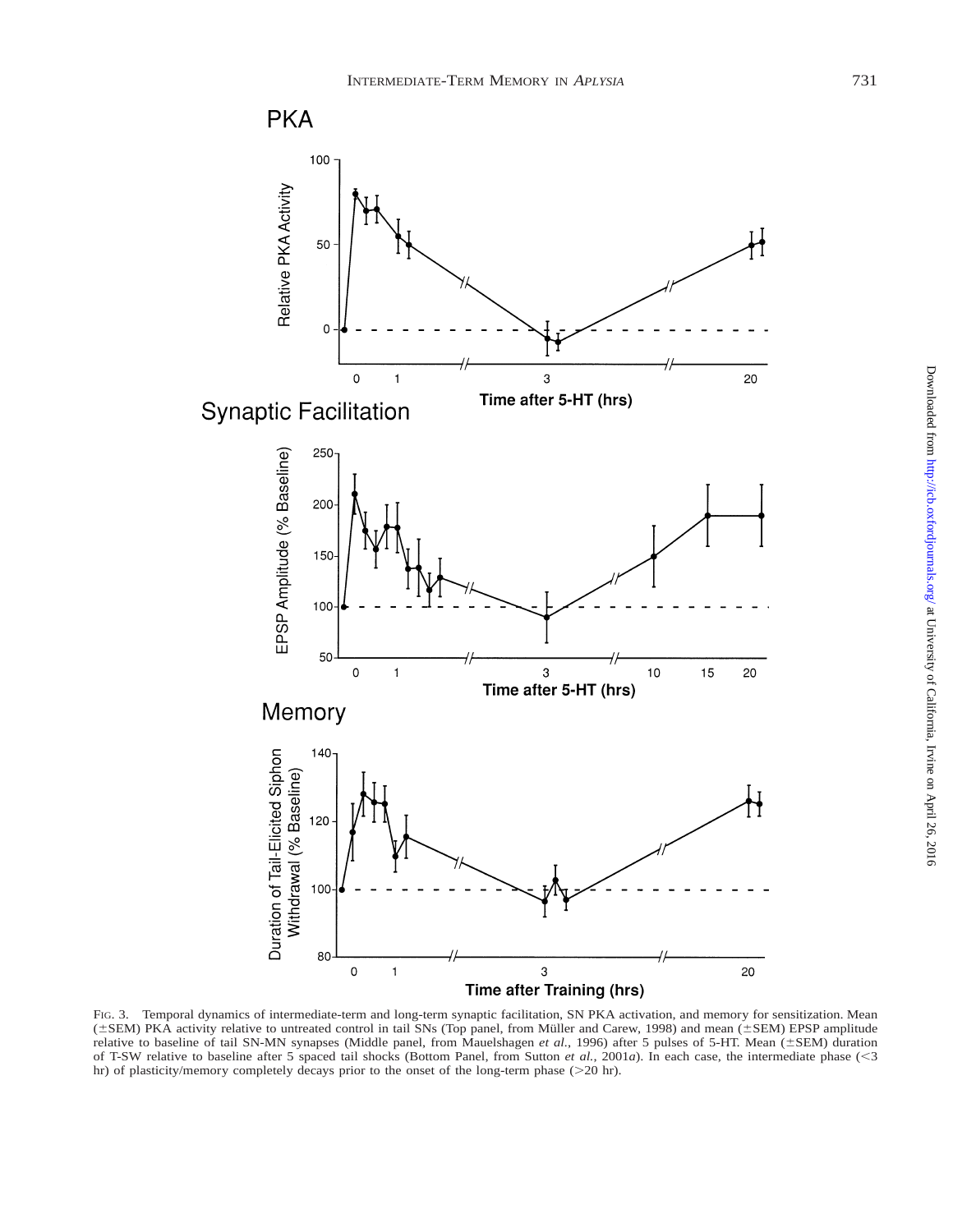like their synaptic counterparts, each have unique molecular signatures: STM requires neither protein nor RNA synthesis, ITM requires translation but not transcription, and LTM requires both translation and transcription (Castellucci *et al.*, 1989; Levenson *et al.*, 2000; Sutton *et al.*, 2001*a*). Thus, the ''dip'' in memory for sensitization, like that observed for cellular and molecular plasticity in tail SNs, is associated with a transition in macromolecular synthesis requirements suggesting that the temporal discontinuity reflects distinct non-overlapping memory phases.

Given the close temporal and mechanistic correspondence between tail SN PKA activity, tail SN-MN synaptic facilitation, and memory for sensitization, it next became of interest to determine the extent to which the expression of ITM for sensitization depends on the activity of PKA. We examined this issue by blocking PKA activity (with KT 5720) 30 min *following* training with 5 tail shocks, during ITM expression. As was the case for the expression of activity-independent ITF, blockade of PKA activity reversibly disrupted the expression of ITM (Sutton *et al.*, 2001*a*). These results demonstrate that the expression of ITM after 5 tail shocks requires a persistent activation of PKA. Thus, the same temporal and molecular characteristics that distinguish ITF from other phases of synaptic plasticity distinguish ITM from other phases of memory for sensitization.

# SITE-SPECIFIC MEMORY FOR SENSITIZATION REVEALS A DISTINCT FORM OF ITM

The preceding discussion indicates that the properties of ITF at tail SN-MN synapses induced by 5 pulses of 5HT accurately predicted an intermediate phase of memory for sensitization induced by 5 tail shocks. That multiple forms of ITF can be expressed at tail SN-MN synapses (Sutton and Carew, 2000) would further predict that other forms of ITM for sensitization of T-SW may also exist. In particular, the features of activity-dependent ITF would suggest that 5HT (released by tail shock) could interact with SN activity to induce a form of ITM that was protein synthesisindependent and required persistent activation of PKC, but not PKA, for its expression. But, how does one apply the stimuli that induce activity-dependent ITF (5HT and coincident SN activation) in a behaviorallyrelevant manner? To accomplish this, we took advantage of the fact that tail shock induces both 5HT release (Marinesco and Carew, 2002) and activation of a sub-population of tail SNs that innervate the site of the shock (Walters *et al.*, 1983). Thus, testing T-SW at the site of shock might reveal an activity-dependent enhancement of sensitization, since this test should recruit tail SNs that are exposed to 5HT coincident with their own activation. Indeed, Walters (1987) demonstrated that both the magnitude and duration of sensitization was enhanced when testing shocked sites, relative to non-shocked sites. Moreover, the magnitude and duration of tail SN-MN synaptic facilitation following training was enhanced in SNs that were activated by training compared to those that were not activated, and facilitation in activated SNs persisted well into the intermediate-term domain  $(>120 \text{ min})$ .

Collectively, the findings discussed above suggested that activity-dependent ITF might contribute to an intermediate phase of memory for site-specific sensitization. To explore this hypothesis, we examined whether a single tail shock could induce ITM for sensitization selectively at the shocked site in the reduced preparation described above. In this experiment, T-SW was tested on one side of the tail, and different groups of animals received a single shock either to the test site itself or to another site on the same side of the tail. Consistent with our previous observations, a single shock induced STM (lasting  $\leq$ 30 min) when test stimuli were delivered outside of the shocked area. In contrast, when testing the shocked site itself, ITM for sensitization (lasting >90 min) was observed (Sutton *et al.*, 2001*b*). Further analysis revealed that this effect required plasticity in the CNS, since reversible CNS inactivation during training completely prevented sitespecific ITM. Thus, ITM for sensitization of T-SW can be induced in two ways: 1) by repeated tail shocks to a non-test site or, 2) by a single tail shock applied to the test site.

Is ITM for sensitization induced by these different training procedures the same? Close examination of this issue revealed that site-specific ITM, while phenotypically similar to ITM induced by repeated tail shocks, actually represents a distinct form of memory for sensitization. Whereas ITM induced by repeated tail shocks was dependent on protein synthesis for induction and persistent PKA activation for expression, blocking protein synthesis or PKA activity had no affect on either the induction or expression of site-specific ITM (Sutton *et al.*, 2001*b*). In this regard, activity-dependent ITF at tail SN-MN synapses can be distinguished from activity-independent ITF by the same lack of dependence on protein synthesis and PKA (Sutton and Carew, 2000). Moreover, similar to activity-dependent ITF, the expression of site-specific ITM was reversibly blocked by the PKC inhibitor chelerythrine (Sutton *et al.*, 2001*b*). Again, the fact that memory recovered following washout of the drug indicates that the expression of site-specific ITM requires a persistent activation of PKC. Thus, the data provide a striking correlation: the temporal and mechanistic features of activity-dependent ITF are recapitulated in its behavioral counterpart, site-specific ITM.

# THE FEATURES OF ITM EXPRESSION REVEAL UNIQUE PROCESSES RESPONSIBLE FOR INDUCTION

Since site-specific ITM is induced rapidly, is protein synthesis-independent, and is activity-dependent, one possible mechanism for generating the persistent PKC activation required for expression involves limited proteolysis of PKC by the  $Ca^{2+}$ -activated protease calpain, generating a persistently-active catalytic fragment known as a PKM (Inoue *et al.*, 1977; Suzuki *et al.*, 1992). How might this proteolytic generation of PKM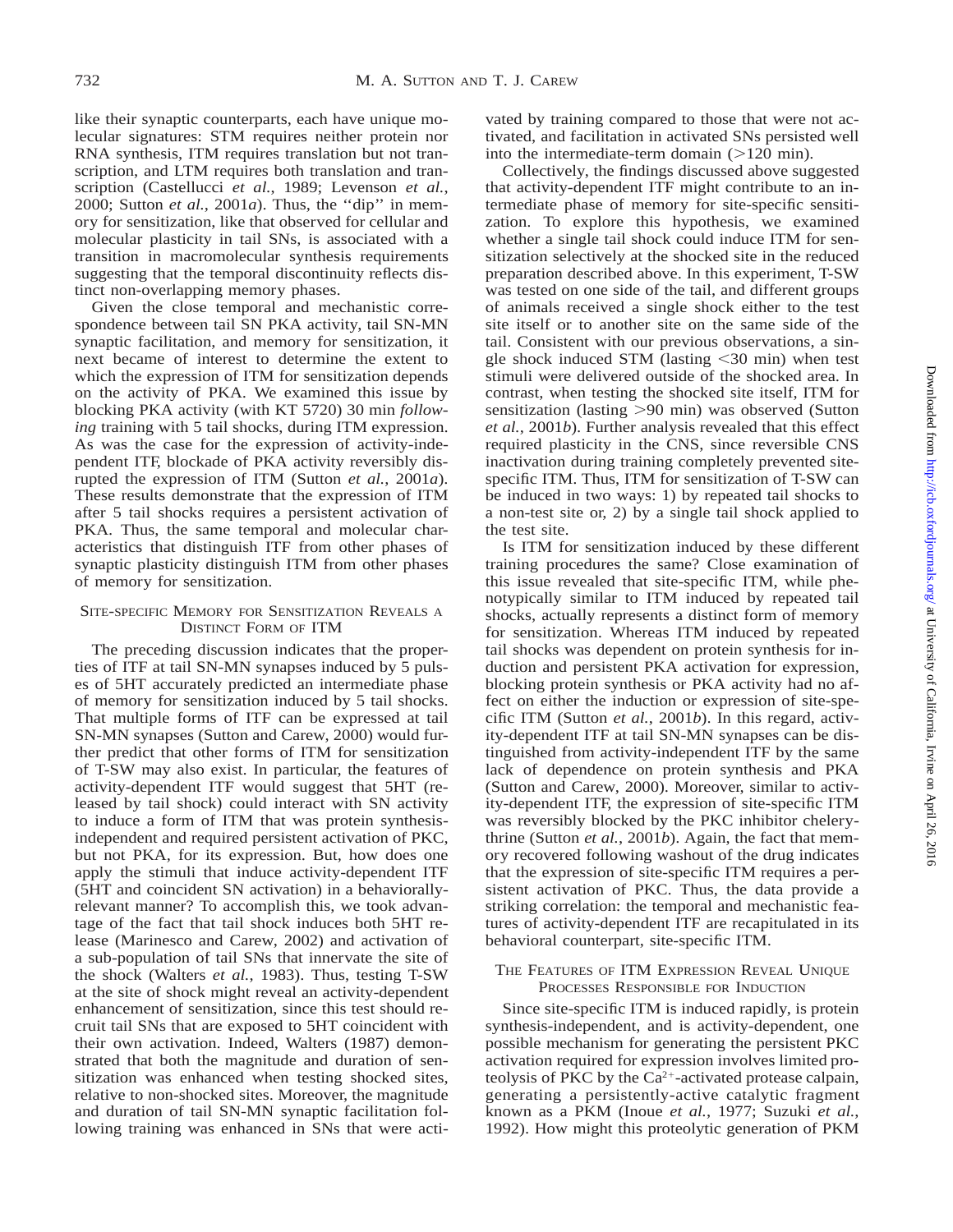**Training** 

180





FIG. 4. Two distinct forms of intermediate-term memory for sensitization have unique induction and expression requirements.

contribute to site-specific ITM? A sub-population of tail SNs that innervate the shocked site should experience the modulatory effects of 5HT coincident with their own activation during tail shock, and testing the site of shock should recruit that same population of SNs. Therefore, in these SNs, the interaction of activity with the modulatory effects of tail shock may lead to activation of calpain (driven by activity) coincident with PKC translocation (driven by 5HT), resulting in proteolytic generation of a PKM. Importantly, the proteolytic induction mechanism in those activated SNs would be rapid and independent of protein synthesis, which are the core features of site-specific ITM. Is the persistent activation of PKC associated with site-specific ITM derived from a PKM? We have investigated this question using two parallel lines of inquiry: 1) by examining the effects of a PKC inhibitor that interacts specifically with the regulatory domain of PKC, and 2) by examining the effects of blocking calpain function directly.

While chelerythrine blocks PKC activity by interacting with the catalytic domain of the enzyme, another PKC inhibitor, calphostin C, blocks PKC activity by interacting with the regulatory domain. Thus, the hypothesized role of a proteolytically-generated PKM generates two clear predictions regarding the effects of calphostin C on the induction and expression of sitespecific ITM. First, calphostin C should block the *induction* of site-specific ITM when applied prior to training, because PKC translocation (via the regulatory domain) to the membrane is thought to be required for calpain-dependent cleavage (Kishimoto *et al.*, 1983). Second, once induced, the *expression* of site-specific ITM should be resistant to inhibition by calphostin C, since the regulatory domain would no longer be associated with a PKM. These predictions were borne out. Application of calphostin C to the ring ganglia blocked the induction, but not expression, of site-specific ITM (Sutton *et al.*, 2001*b*). We next examined the effect of blocking calpain activity in the ring ganglia on the induction and expression of site-specific ITM. Similar to the effects of calphostin C, two structurally-distinct calpain inhibitors, ALLM and MDL 28170, each blocked the induction, but not expression, of site-specific ITM (Sutton *et al.*, 2001*b*). Together, these studies provide parallel lines of evidence suggesting that the induction of site-specific sensitization entails the proteolytic processing of PKC, and in turn, the catalytic fragments generated by such processing are responsible for maintaining the memory in the intermediate-term range (Fig. 4).

#### SUMMARY AND CONCLUSIONS

The analysis of ITM in *Aplysia* has yielded several insights into the underlying cellular and molecular mechanisms that contribute to memory processing. For example, as is the case in a number of systems, different temporal phases of memory for sensitization in *Aplysia* can be distinguished not only by their persistence, but also by their underlying molecular requirements. Thus, when training and testing stimuli are applied to distinct sites on the tail, 3 phases of memory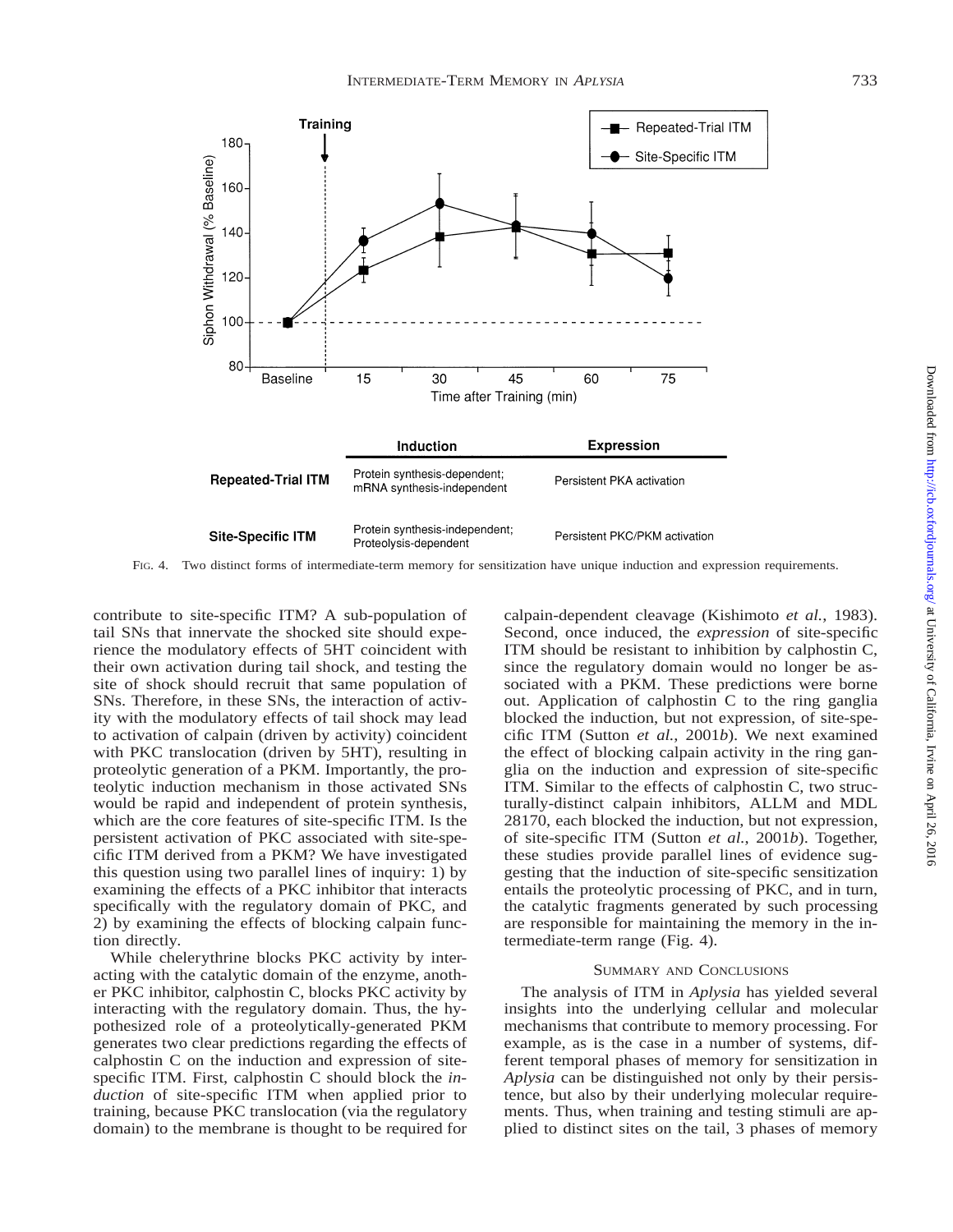for sensitization can be identified:  $STM$  ( $\leq$ 30 min) that requires neither protein nor RNA synthesis, ITM  $(>90$ min) that requires protein but not RNA synthesis, and LTM  $(>24 \text{ hr})$  that requires both. These phases, however, are not unitary: within a temporal domain, distinct forms of memory with unique molecular mechanisms can also be distinguished. Thus, ITM induced by repeated tail shocks to a non-test site requires protein synthesis and persistent activation of PKA for its expression, whereas site-specific ITM induced by a single shock to the test site is protein synthesis-independent and requires persistent PKC activation for its expression. These results indicate that, depending on the unique features of a given learning experience, very different classes of mechanisms can be engaged to subserve memory in a particular time domain. Thus, while qualitatively different types of experiences can be remembered over similar temporal intervals, the nervous system may accomplish this using distinct molecular strategies.

#### **ACKNOWLEDGEMENTS**

We thank Carolyn Sherff for helpful comments on a previous draft of the manuscript. This work was supported by a Natural Sciences and Engineering Research Council of Canada PGSB award to M. A. S. and National Institute of Mental Health Grant RO1 MH-14-1083 to T. J. C.

#### **REFERENCES**

- Ambron, R. T., R. Schmied, C. C. Huang, and M. Smedman. 1992. A signal sequence mediates the retrograde transport of proteins from the axon periphery to the cell body and then into the nucleus. J. Neurosci. 12:2813–2818.
- Bailey, C. H., M. Giustetto, H. Zhu, M. Chen, and E. R. Kandel. 2000. A novel function for serotonin-mediated short-term facilitation in *Aplysia*: Conversion of a transient, cell-wide homosynaptic hebbian plasticity into a persistent, protein synthesisindependent synapse-specific enhancement. Proc. Natl. Acad. Sci. U.S.A. 97:11581–11586.
- Bao, J.-X., E. R. Kandel, and R. D. Hawkins. 1998. Involvement of presynaptic and postsynaptic mechanisms in a cellular analog of classical conditioning at *Aplysia* sensory-motor neuron synapses in isolated cell culture. J. Neurosci. 18:458–466.
- Barrett, R. J., N. J. Leith, and O. S. Ray. 1971. Kamin effect in rats: Index of memory or shock-induced inhbition. J. Comp. Physiol. Psychol. 77:234–239.
- Buonomono, D. V. and J. H. Byrne. 1990. Long-term synaptic changes produced by a cellular analog of classical conditioning in *Aplysia*. Science 249:420–423.
- Byrne, J. H. and E. R. Kandel. 1996. Presynaptic facilitation revisited: State and time dependence. J. Neurosci. 16:425–435.
- Carew, T. J., V. F. Castellucci, and E. R. Kandel. 1971. An analysis of dishabituation and sensitization of the gill-withdrawal reflex in *Aplysia*. Int. J. Neurosci. 2:79–98.
- Castellucci, V. F., H. Blumenfeld, P. Goelet, and E. R. Kandel. 1989. Inhibitor of protein synthesis blocks long-term behavioral sensitization in the isolated gill-withdrawal reflex of *Aplysia*. J. Neurobiol. 20:1–9.
- Chain, D. G., A. N. Hegde, N. Yamamoto, B. Liu-Marsh, and J. H. Schwartz. 1995. Persistent activation of cAMP-dependent protein kinase by regulated proteolysis suggests a neuron-specific function of the ubiquitin system in *Aplysia*. J. Neurosci. 15: 7592–7603.
- Chain, D. G., A. Casadio, S. Schacher, A. N. Hegde, M. Valbrun, N. Yamamoto, A. L. Goldberg, D. Bartsch, E. R. Kandel, and

J. H. Schwartz. 1999. Mechanisms for generating the autonomous cAMP-dependent protein kinase required for long-term facilitation in *Aplysia*. Neuron 22:147–156.

- Cleary, L. J. and J. H. Byrne. 1993. Identification and characterization of a multifunction interneuron contributing to defensive arousal in *Aplysia*. J. Neurophysiol. 70:1767–1776.
- Cleary, L. J., W. L. Lee, and J. H. Byrne. 1998. Cellular correlates of long-term sensitization in *Aplysia*. J. Neurosci. 18:5988– 5998.
- Crow, T., J.-J. Xue-Bian, and V. Siddiqi. 1999. Protein synthesisdependent and mRNA synthesis-independent intermediate phase of memory in *Hermissenda*. J. Neurophysiol. 82:495– 500.
- Davis, H. P. and L. R. Squire. 1984. Protein synthesis and memory: A review. Psychol. Bull. 96:518–559.
- DeZazzo, J. and T. Tully. 1995. Dissection of memory formation: From behavioral pharmacology to molecular genetics. Trends Neurosci. 18:212–218.
- Eliot, L. S., E. R. Kandel, and R. D. Hawkins. 1994. Modulation of spontaneous transmitter release during depression and posttetanic potentiation of *Aplysia* sensory-motor neuron synapses isolated in culture. J. Neurosci. 14:3280–3292.
- Emptage, N. J. and T. J. Carew. 1993. Long-term synaptic facilitation in the absence of short-term facilitation in *Aplysia* neurons. Science 262:253–256.
- Frost, W. N., V. F. Castellucci, R. D. Hawkins, and E. R. Kandel. 1985. Monosynaptic connections made by the sensory neurons of the gill- and siphon-withdrawal reflex in *Aplysia* participate in the storage of long-term memory for sensitization. Proc. Natl. Acad. Sci. USA 82:8266–8269.
- Gerber, B. and R. Menzel. 2000. Contextual modulation of memory consolidation. Learn. Mem. 7:151–158.
- Ghirardi, M., P. G. Montarolo, and E. R. Kandel. 1995. A novel intermediate stage in the transition between short- and longterm facilitation in the sensory to motor synapse of *Aplysia*. Neuron 14:413–420.
- Glanzman, D. L., S. L. Mackey, R. D. Hawkins, and E. R. Kandel. 1989. Depletion of serotonin in the nervous system of *Aplysia* reduces the behavioral enhancement of gill withdrawal as well as the heterosynaptic facilitation produced by tail shock. J. Neurosci. 9:4227–4235.
- Greenberg, S. M., V. F. Castellucci, H. Bayley, and J. H. Schwartz. 1987. A molecular mechanism for long-term sensitization in *Aplysia*. Nature 329:62–65.
- Gunstream, J. D., G. A. Castro, and E. T. Walters. 1995. Intrinsic injury signals enhance growth, survival, and excitability of *Aplysia* neurons. J. Neurosci. 15:439–448.
- Hammer, M. and R. Menzel. 1995. Learning and memory in the honeybee. J. Neurosci. 15:1617–1630.
- Hawkins, R. D., T. W. Abrams, T. J. Carew, and E. R. Kandel. 1983. A cellular mechanism of classical conditioning in *Aplysia*: Activity-dependent amplification of presynaptic facilitation. Science 219:400–405.
- Hawkins, R. D., T. E. Cohen, W. Greene, and E. R. Kandel. 1998. Relationships between dishabituation, sensitization, and inhibition of the gill- and siphon-withdrawal reflex in *Aplysia californica*: Effects of response measure, test time, and training stimulus. Behav. Neurosci. 112:24–38.
- Inoue, M., A. Kishimoto, Y. Takai, and Y. Nishizuka. 1977. Studies on a cyclic nucleotide-independent protein kinase and its proenzyme in mammalian tissues. II. Proenzyme and its activation by calcium-dependent proteases from rat brain. J. Biol. Chem. 252:7610–7616.
- Izquierdo, I., D. M. Barros, T. M. de Souza, M. M. de Souza, L. A. Izquierdo, and J. H. Medina. 1998. Mechanisms for memory types differ. Nature 393:635–636.
- Kamin, L. J. 1957. The retention of an incompletely learned avoidance response. J. Comp. Physiol. Psychol. 50:457–460.
- Kamin, L. J. 1963. The retention of an incompletely learned avoidance response: Some further analyses. J. Comp. Physiol. Psychol. 56:719–722.
- Kishimoto, A., N. Kajikawa, M. Shiota, and Y. Nishizuka. 1983. Proteolytic activation of calcium-activated, phospholipid-depen-